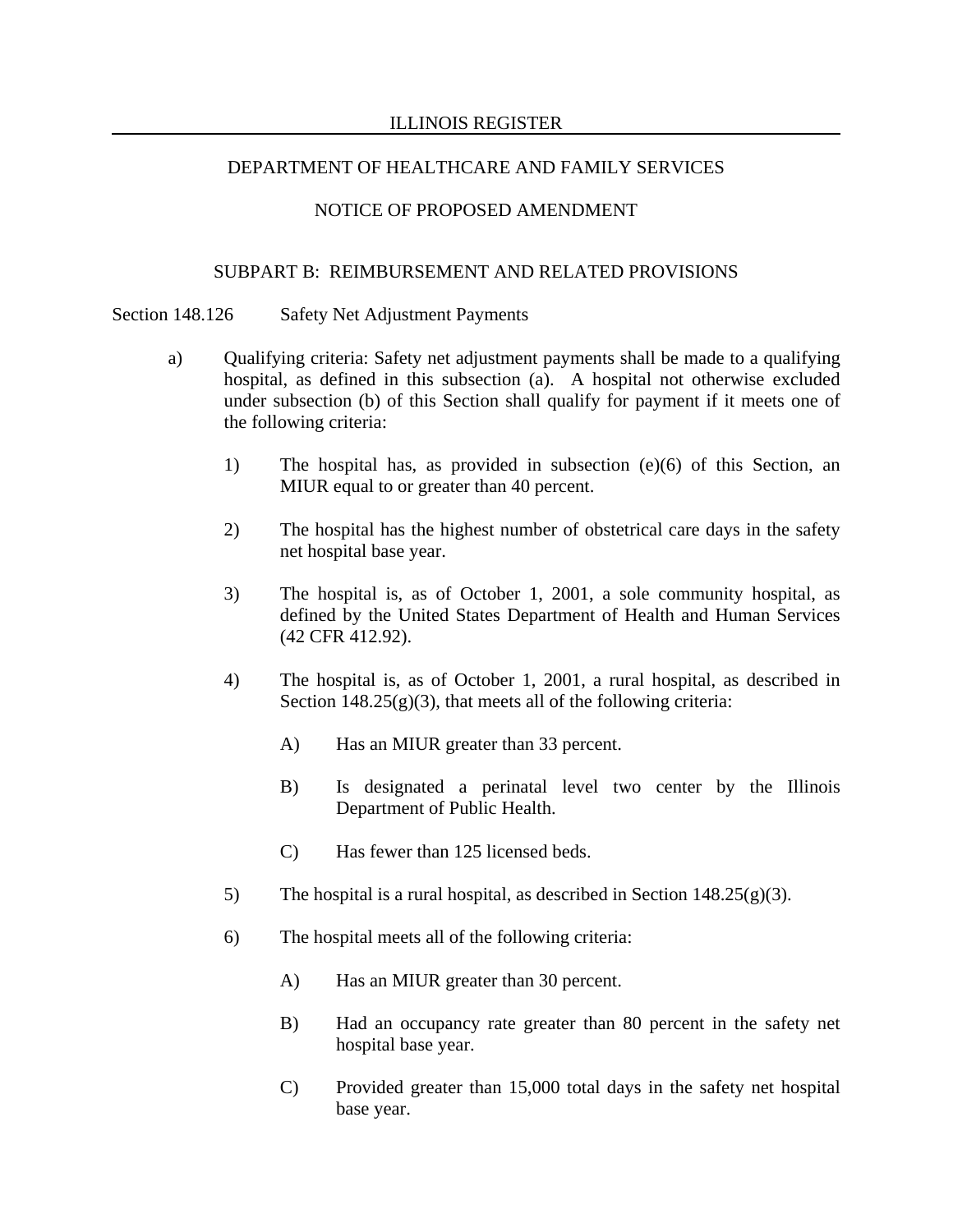- 7) The hospital meets all of the following criteria:
	- A) Does not already qualify under subsections (a)(1) through (a)(6) of this Section.
	- B) Has an MIUR greater than 25 percent.
	- C) Had an occupancy rate greater than 68 percent in the safety net hospital base year.
	- D) Provided greater than 12,000 total days in the safety net hospital base year.
- 8) The hospital meets all of the following criteria:
	- A) Does not already qualify under subsections (a)(1) through (a)(7) of this Section.
	- B) Located outside of HSA 6.
	- C) Has an MIUR greater than 16 percent.
	- D) Licensed beds greater than 475.
	- E) Average length of stay less than five days.
- b) The following five classes of hospitals are ineligible for safety net adjustment payments associated with the qualifying criteria listed in subsections (a)(1) through (a)(4) and subsections (a)(6) through (a) $\frac{8}{(7)}$  of this Section:
	- 1) Hospitals located outside of Illinois.
	- 2) County-owned hospitals, as described in Section 148.25(b)(1)(A).
	- 3) Hospitals organized under the University of Illinois Hospital Act, as described in Section  $148.25(b)(1)(B)$ .
	- 4) Psychiatric hospitals, as described in 89 Ill. Adm. Code 149.50(c)(1).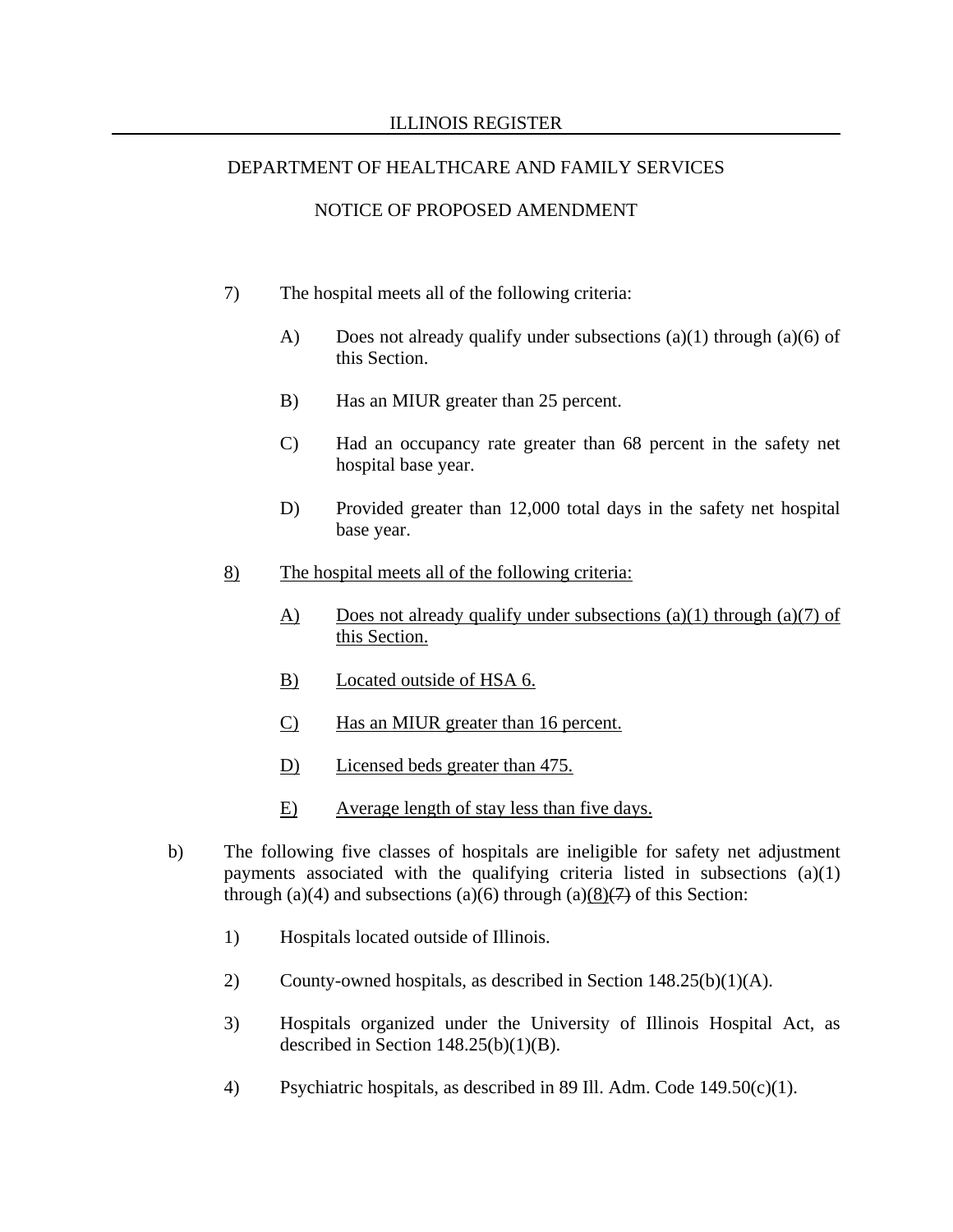- 5) Long term stay hospitals, as described in 89 Ill. Adm. Code 149.50 $(c)(4)$ .
- c) Safety Net Adjustment Rates
	- 1) For a hospital qualifying under subsection (a)(1) of this Section, the rate is the sum of the amounts for each of the following criteria for which it qualifies:
		- A) A qualifying hospital-\$15.00.
		- B) A rehabilitation hospital, as described in 89 Ill. Adm. Code 149.50(c)(2)-\$20.00.
		- C) A children's hospital, as described in 89 Ill. Adm. Code 149.50(c)(3)-\$20.00.
		- D) A children's hospital that has an MIUR greater than or equal to 80 per centum that is:
			- i) Located within HSA 6 or HSA  $7-\frac{200.50 \text{ }480.00}{200.50 \text{ }400.000}$ .
			- ii) Located outside HSA 6 or HSA 7-\$35.00.
		- E) A children's hospital that has an MIUR less than 80 per centum, but greater than or equal to 60 per centum, that is:
			- i) Located within HSA 6 or HSA 7-\$35.00.
			- ii) Located outside HSA 6 or HSA 7-\$15.00.
		- F) A children's hospital that has an MIUR less than 60 per centum, but greater than or equal to 45 per centum, that is:
			- i) Located within HSA 6 or HSA 7-\$12.00.
			- ii) Located outside HSA 6 or HSA 7-\$5.00.
		- G) A children's hospital with more than 25 graduate medical education programs, as listed in the "2000-2001 Graduate Medical Education Directory"-\$125.00.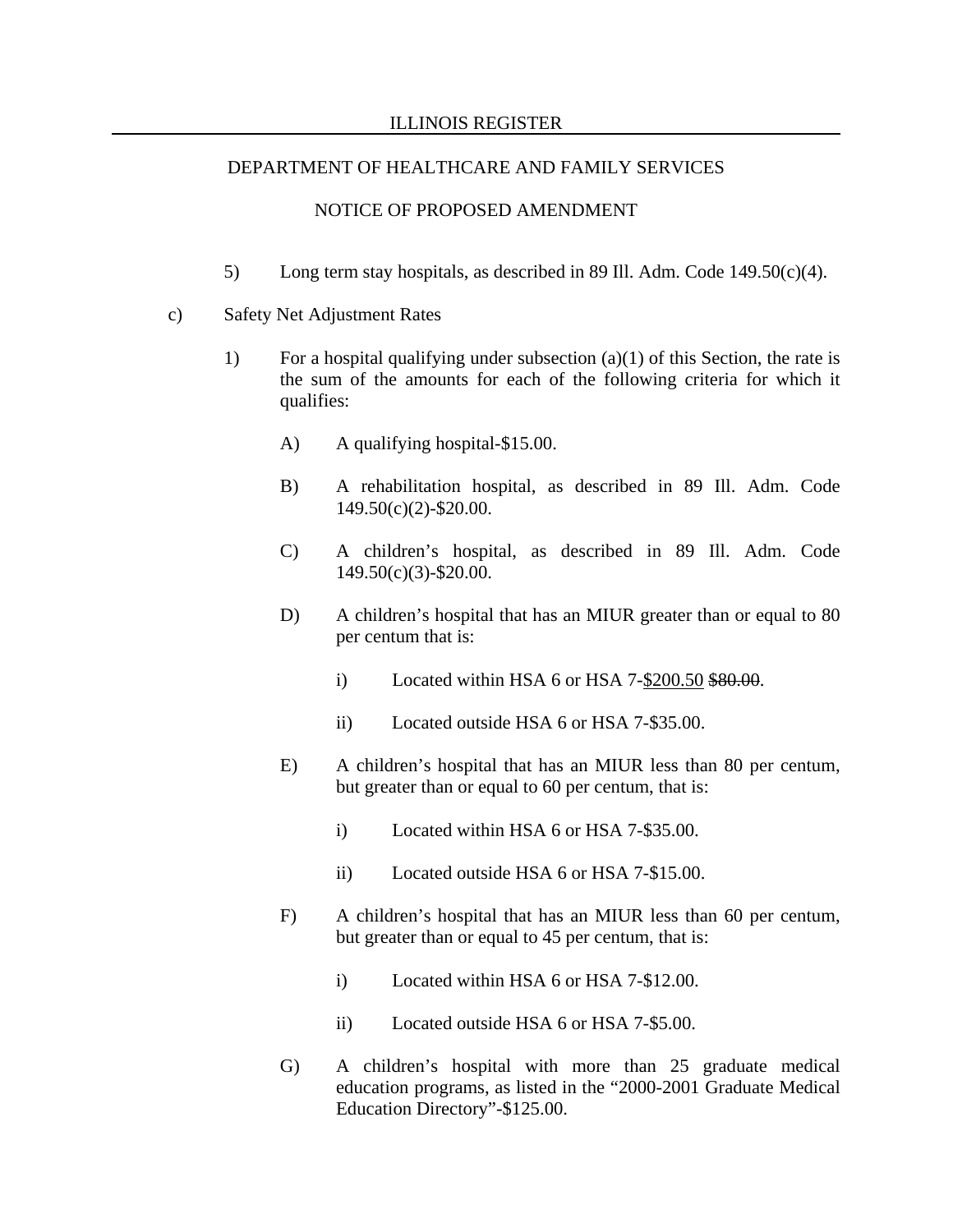- H) A children's hospital that is a rural hospital-\$145.00.
- I) A qualifying hospital, that is neither a rehabilitation hospital nor a children's hospital, that is located in HSA 6 and that:
	- i) Provides obstetrical care-\$10.00.
	- ii) Has at least one graduate medical education program, as listed in the "2000-2001 Graduate Medical Education Directory"-\$5.00.
	- iii) Has at least one obstetrical graduate medical education program, as listed in the "2000-2001 Graduate Medical Education Directory"-\$5.00.
	- iv) Provided more than 5,000 obstetrical days during the safety net hospital base year-\$35.00.
	- v) Provided fewer than 4,000 obstetrical days during the safety net hospital base year and its average length of stay is: less than or equal to 4.50 days-\$5.00; less than 4.00 days-\$5.00; less than 3.75 days-\$5.00.
	- vi) Provides obstetrical care and has an MIUR greater than 65 percent-\$11.00.
- J) A qualifying hospital that is neither a rehabilitation hospital nor a children's hospital, that is located outside HSA 6, that has an MIUR greater than 50 per centum, and that:
	- i) Provides obstetrical care-\$70.00.
	- ii) Does not provide obstetrical care-\$30.00.
- K) A qualifying hospital that provided greater than 35,000 total days in the safety net hospital base year-\$6.00.
- L) A qualifying hospital with two or more graduate medical education programs, as listed in the "2000-2001 Graduate Medical Education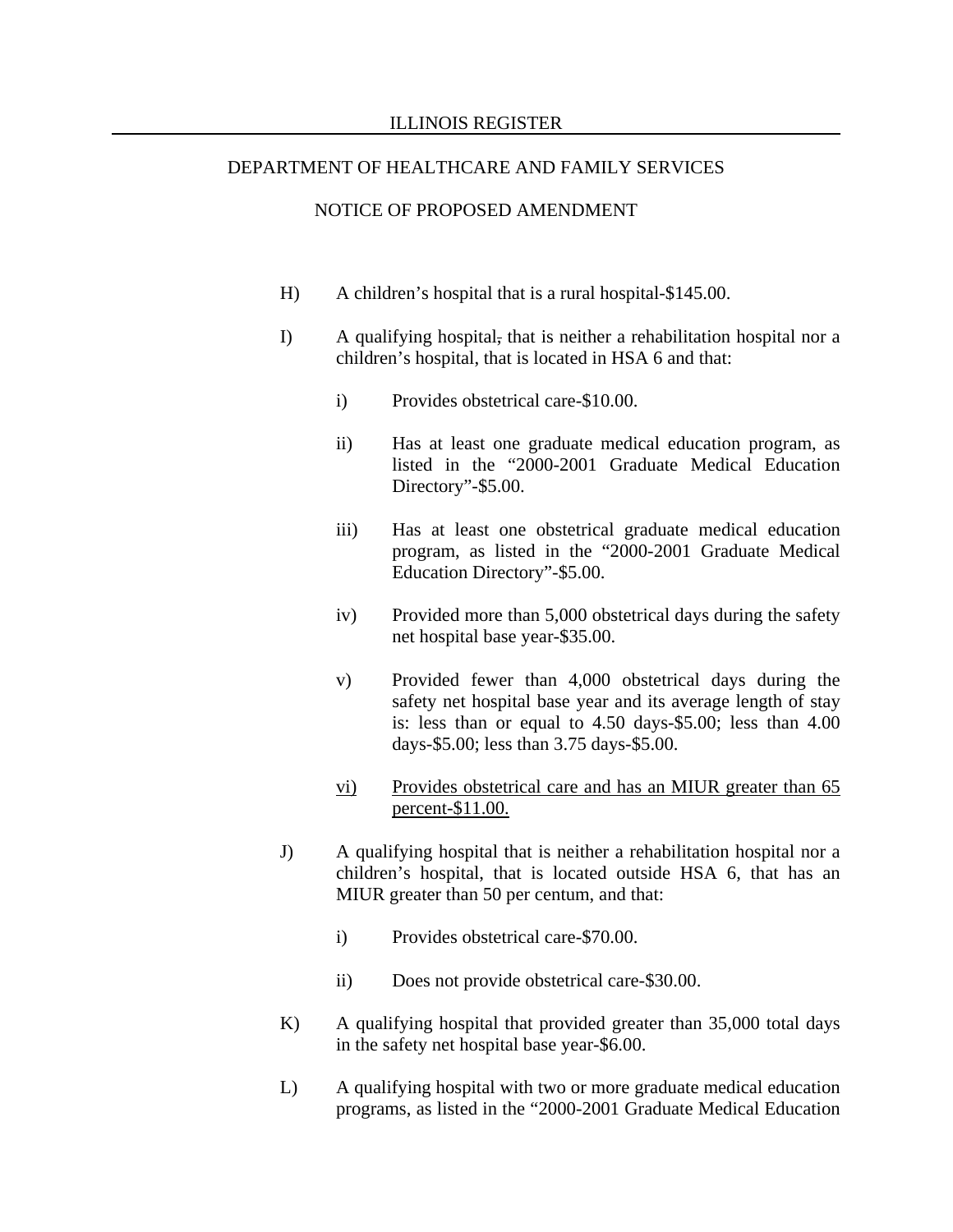#### NOTICE OF PROPOSED AMENDMENT

Directory", with an average length of stay fewer than 4.00 days- \$48.00.

- 2) For a hospital qualifying under subsection (a)(2) of this Section, the rate shall be \$123.00.
- 3) For a hospital qualifying under subsection (a)(3) of this Section, the rate is the sum of the amounts for each of the following criteria for which it qualifies:
	- A) A qualifying hospital-\$40.00.
	- B) A hospital that has an average length of stay of fewer than 4.00 days, and:
		- i) More than 150 licensed beds-\$20.00.
		- ii) Fewer than 150 licensed beds-\$40.00.
	- C) A qualifying hospital with the lowest average length of stay- \$15.00.
	- D) A hospital that has a CMIUR greater than 65 per centum-\$35.00.
	- E) A hospital that has fewer than 25 total admissions in the safety net hospital base year-\$160.00.
- 4) For a hospital qualifying under subsection (a)(4) of this Section, the rate shall be \$55.00.
- 5) For a hospital qualifying under subsection (a)(5) of this Section, the rate is the sum of the amounts for each of the following for which it qualifies, divided by the hospital's total days:
	- A) The hospital that has the highest number of obstetrical care admissions-\$30,840.00.
	- B) The greater of: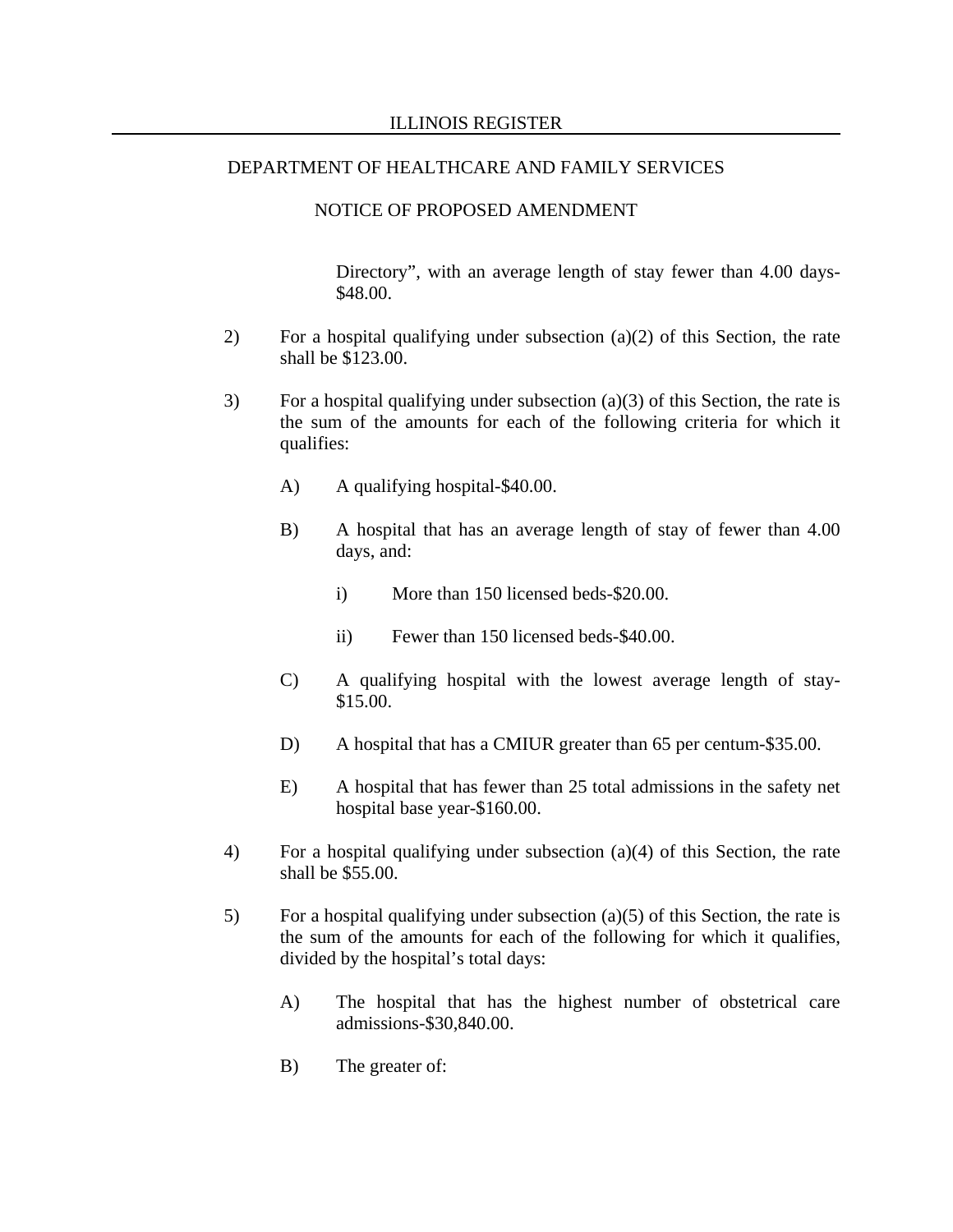- i) The product of \$115.00 multiplied by the number of obstetrical care admissions.
- ii) The product of \$11.50 multiplied by the number of general care admissions.
- 6) For a hospital qualifying under subsection (a)(6) of this Section, the rate is \$30.00.
- 7) For a hospital qualifying under subsection (a)(7) of this Section, the rate is \$117.00.
- 8) For a hospital qualifying under subsection (a)(8) of this Section, the rate is \$34.50.
- d) Payment to a Qualifying Hospital
	- 1) The total annual payments to a qualifying hospital shall be the product of the hospital's rate multiplied by two multiplied by total days.
	- 2) For the safety net adjustment period occurring in State fiscal year 2006, total payments will equal the methodologies described in subsection (c) of this Section. For the period October 1, 2005, through June 30, 2006, payment will equal the State fiscal year 2006 amount less the amount the hospital received under the safety net adjustment period for the quarter ending September 30, 2005.
	- 3)2) For safety net adjustment periods occurring after State fiscal year 2006 2003, total payments will equal the methodologies described in subsection (c) of this Section and shall be paid to the hospital during the safety net adjustment period in installments on, at least, a quarterly basis.
- e) Definitions
	- 1) "Average length of stay" means, for a given hospital, a fraction in which the numerator is the number of total days and the denominator is the number of total admissions.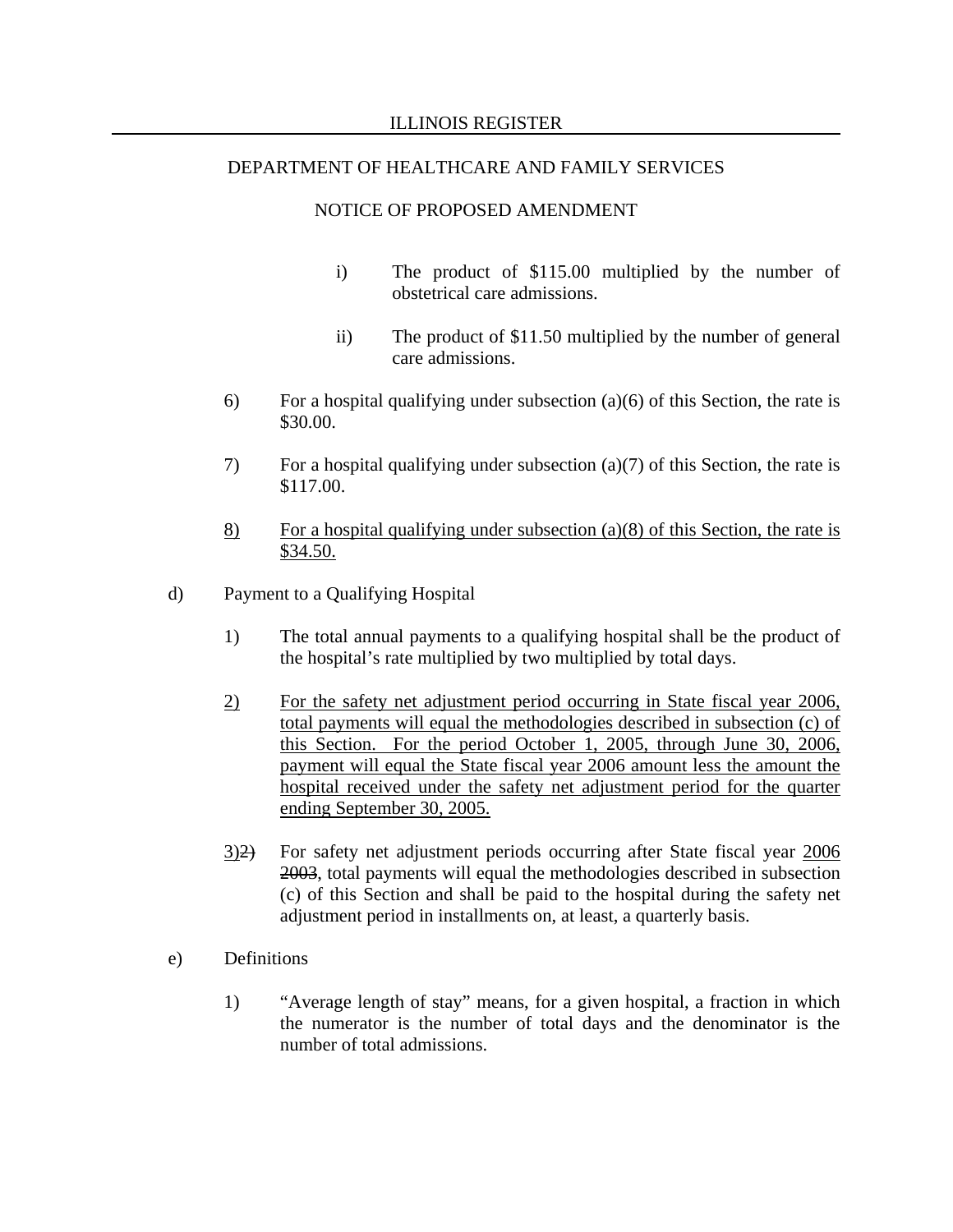- 2) "CMIUR" means, for a given hospital, the sum of the MIUR plus the Medicaid obstetrical inpatient utilization rate, determined as of October 1, 2001, as defined in Section 148.120(k)(6).
- 3) "General care admissions" means, for a given hospital, the number of hospital inpatient admissions for recipients of medical assistance under Title XIX of the Social Security Act, as tabulated from the Department's claims data for admissions occurring in the safety net hospital base year that were adjudicated by the Department by June 30, 2001, excluding admissions for: obstetrical care, as defined in subsection (e)(7) of this Section; normal newborns; psychiatric care; physical rehabilitation; and those covered in whole or in part by Medicare (Medicaid/Medicare crossover admissions).
- 4) "HSA" means Health Service Area, as defined by the Illinois Department of Public Health.
- 5) "Licensed beds" means, for a given hospital, the number of licensed beds, excluding long term care and substance abuse beds, as listed in the July 25, 2001, Illinois Department of Public Health report entitled "Percent Occupancy by Service in Year 2000 for Short Stay, Non-Federal Hospitals in Illinois."
- 6) "MIUR", for a given hospital, has the meaning as defined in Section  $148.120(k)(5)$  and shall be determined in accordance with Section 148.120(c) and (f). For purposes of this Section, the MIUR determination that was used to determine a hospital's eligibility for Disproportionate Share Hospital Adjustment payments in rate year 2002 shall be the same determination used to determine a hospital's eligibility for safety net adjustment payments in the Safety Net Adjustment Period.
- 7) "Obstetrical care admissions" means, for a given hospital, the number of hospital inpatient admissions for recipients of medical assistance under Title XIX of the Social Security Act, as tabulated from the Department's claims data, for admissions occurring in the safety net hospital base year that were adjudicated by the Department through June 30, 2001, and were assigned by the Department a diagnosis related grouping (DRG) code of 370 through 375.